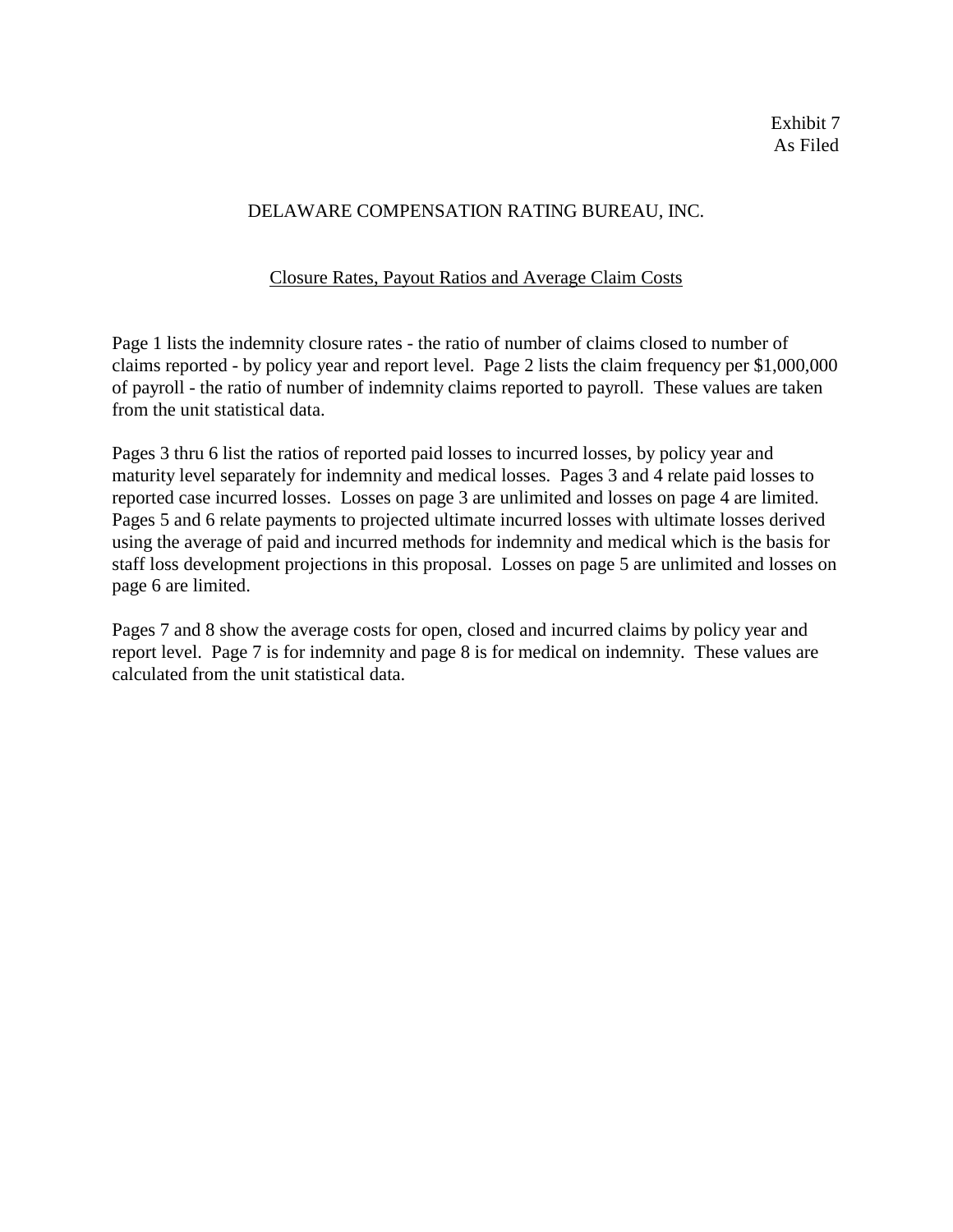# **RATIO OF NUMBER OF CLOSED INDEMNITY CLAIMS TO NUMBER OF REPORTED INDEMNITY CLAIMS**

**POLICY**

| <b>YEAR</b> | <b>FIRST</b> | <b>SECOND</b> | THIRD  | <b>FOURTH</b> | FIFTH  |
|-------------|--------------|---------------|--------|---------------|--------|
|             |              |               |        |               |        |
| 1991        | 0.7209       | 0.8197        | 0.8789 | 0.9155        | 0.9423 |
| 1992        | 0.6917       | 0.8102        | 0.8747 | 0.9217        | 0.9483 |
| 1993        | 0.6598       | 0.7997        | 0.8682 | 0.9133        | 0.9380 |
| 1994        | 0.6689       | 0.8047        | 0.8883 | 0.9270        | 0.9461 |
| 1995        | 0.6579       | 0.8021        | 0.8794 | 0.9214        | 0.9460 |
| 1996        | 0.6525       | 0.8059        | 0.8771 | 0.9110        | 0.9315 |
| 1997        | 0.6702       | 0.8160        | 0.8816 | 0.9235        | 0.9410 |
| 1998        | 0.6541       | 0.8128        | 0.8815 | 0.9137        | 0.9324 |
| 1999        | 0.6092       | 0.7865        | 0.8682 | 0.9145        |        |
| 2000        | 0.6151       | 0.7730        | 0.8494 |               |        |
| 2001        | 0.5956       | 0.7607        |        |               |        |
| 2002        | 0.6226       |               |        |               |        |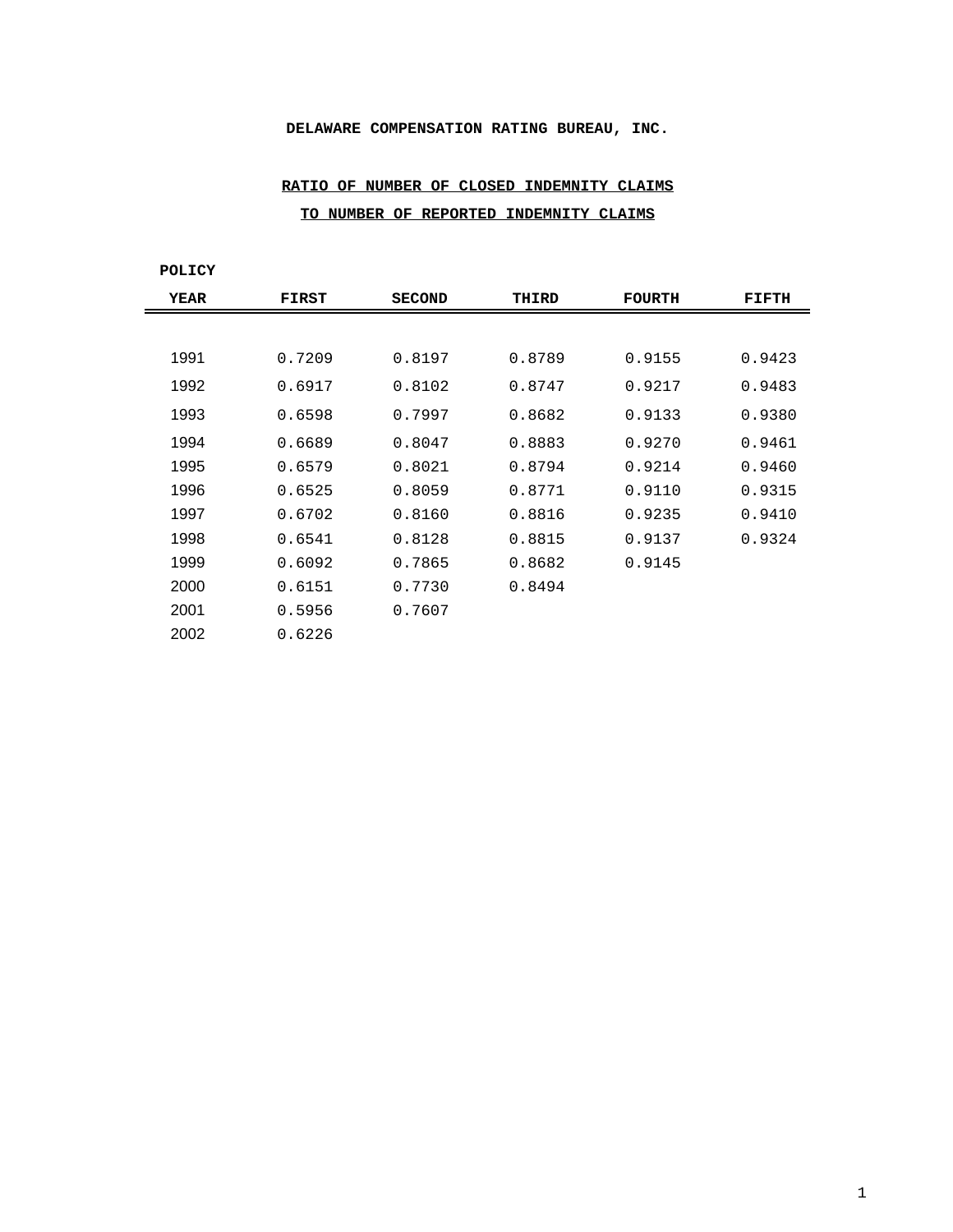| <b>POLICY</b> |              |               |              |               |              |
|---------------|--------------|---------------|--------------|---------------|--------------|
| <b>YEAR</b>   | <b>FIRST</b> | <b>SECOND</b> | <b>THIRD</b> | <b>FOURTH</b> | <b>FIFTH</b> |
|               |              |               |              |               |              |
| 1991          | 0.7811       | 0.7922        | 0.7958       | 0.7976        | 0.7974       |
| 1992          | 0.7254       | 0.7343        | 0.7403       | 0.7390        | 0.7405       |
| 1993          | 0.7301       | 0.7436        | 0.7467       | 0.7478        | 0.7490       |
| 1994          | 0.6783       | 0.6876        | 0.6906       | 0.6928        | 0.6926       |
| 1995          | 0.6500       | 0.6580        | 0.6447       | 0.6442        | 0.6442       |
| 1996          | 0.5894       | 0.5971        | 0.5896       | 0.5919        | 0.5924       |
| 1997          | 0.5130       | 0.5234        | 0.5278       | 0.5301        | 0.5318       |
| 1998          | 0.4332       | 0.4436        | 0.4502       | 0.4516        | 0.4515       |
| 1999          | 0.4316       | 0.4362        | 0.4393       | 0.4399        |              |
| 2000          | 0.4047       | 0.4158        | 0.4199       |               |              |
| 2001          | 0.3465       | 0.3505        |              |               |              |
| 2002          | 0.3398       |               |              |               |              |

## **CLAIM FREQUENCY PER \$1,000,000 OF PAYROLL**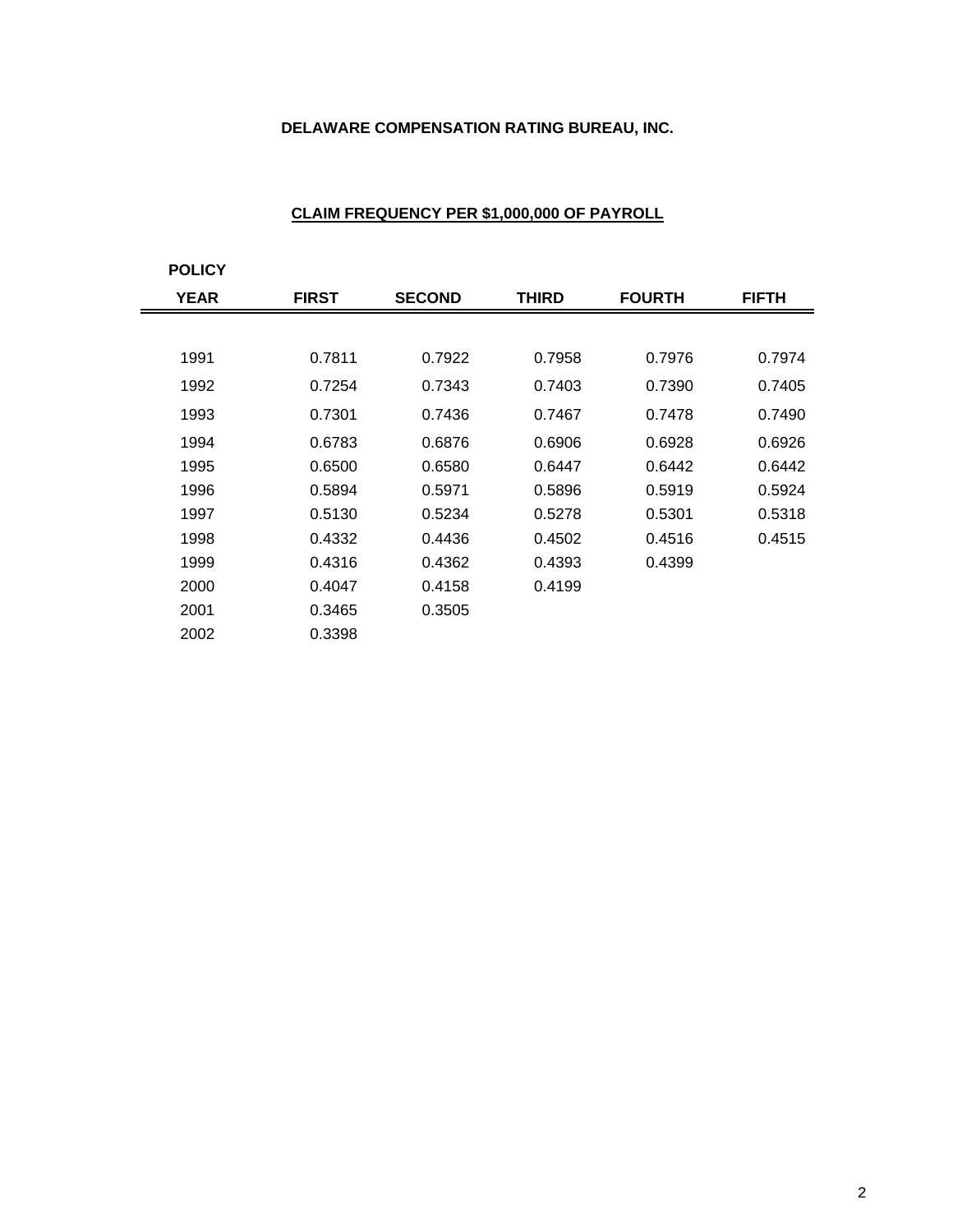#### **RATIO OF PAID LOSSES TO REPORTED INCURRED LOSSES - UNLIMITED LOSSES**

| Policy       | Maturity (in months) |                  |                  |                  |        |        |        |        |        |                  |                  |                  |                  |        |        |        |        |        |        |                  |        |
|--------------|----------------------|------------------|------------------|------------------|--------|--------|--------|--------|--------|------------------|------------------|------------------|------------------|--------|--------|--------|--------|--------|--------|------------------|--------|
| Year         | 12                   | 24               | 36               | 48               | 60     | 72     | 84     | 96     | 108    | 120              | 132              | 144              | 156              | 168    | 180    | 192    | 204    | 216    | 228    | 240              | 252    |
|              | <b>INDEMNITY</b>     |                  |                  |                  |        |        |        |        |        |                  |                  |                  |                  |        |        |        |        |        |        |                  |        |
| Prior        |                      |                  |                  |                  |        |        |        |        |        |                  |                  |                  |                  |        |        |        |        | 0.9123 | 0.9184 | 0.9237           | ΝA     |
|              |                      |                  |                  |                  |        |        |        |        |        |                  |                  |                  |                  |        |        |        |        |        |        |                  |        |
| 1984         |                      |                  |                  |                  |        |        |        |        |        |                  |                  |                  |                  |        |        |        | 0.9360 | 0.9094 | 0.9257 | 0.9284           | 0.9257 |
| 1985         |                      |                  |                  |                  |        |        |        |        |        |                  |                  |                  |                  |        |        | 0.9385 | 0.9292 | 0.9534 | 0.9565 | 0.9539           |        |
| 1986         |                      |                  |                  |                  |        |        |        |        |        |                  |                  |                  |                  |        | 0.9096 | 0.9094 | 0.9085 | 0.9058 | 0.9175 |                  |        |
| 1987         |                      |                  |                  |                  |        |        |        |        |        |                  |                  |                  |                  | 0.9388 | 0.9460 | 0.9538 | 0.9652 | 0.9671 |        |                  |        |
| 1988         |                      |                  |                  |                  |        |        |        |        |        |                  |                  |                  | 0.9282           | 0.9348 | 0.9403 | 0.9375 | 0.9471 |        |        |                  |        |
| 1989         |                      |                  |                  |                  |        |        |        |        |        |                  |                  | 0.9496           | 0.9443           | 0.9468 | 0.9582 | 0.9586 |        |        |        |                  |        |
| 1990         |                      |                  |                  |                  |        |        |        |        |        |                  | 0.9468           | 0.9263           | 0.9620           | 0.9615 | 0.9568 |        |        |        |        |                  |        |
| 1991         |                      |                  |                  |                  |        |        |        |        |        | 0.9199           | 0.9304           | 0.9321           | 0.9373           | 0.9373 |        |        |        |        |        |                  |        |
| 1992         |                      |                  |                  |                  |        |        |        |        | 0.9017 | 0.9241           | 0.9326           | 0.9262           | 0.9453           |        |        |        |        |        |        |                  |        |
| 1993         |                      |                  |                  |                  |        |        |        | 0.8486 | 0.8883 | 0.8938           | 0.9167           | 0.9243           |                  |        |        |        |        |        |        |                  |        |
| 1994         |                      |                  |                  |                  |        |        | 0.8794 | 0.8905 | 0.9194 | 0.9562           | 0.9449           |                  |                  |        |        |        |        |        |        |                  |        |
| 1995         |                      |                  |                  |                  |        | 0.8793 | 0.9035 | 0.9044 | 0.9112 | 0.9124           |                  |                  |                  |        |        |        |        |        |        |                  |        |
| 1996         |                      |                  |                  |                  | 0.7692 | 0.8272 | 0.8745 | 0.8934 | 0.9045 |                  |                  |                  |                  |        |        |        |        |        |        |                  |        |
| 1997         |                      |                  |                  | 0.7145           | 0.8176 | 0.8627 | 0.8449 | 0.8221 |        |                  |                  |                  |                  |        |        |        |        |        |        |                  |        |
| 1998         |                      |                  | 0.6434           | 0.7996           | 0.8386 | 0.8597 | 0.8740 |        |        |                  |                  |                  |                  |        |        |        |        |        |        |                  |        |
| 1999         |                      | 0.4411           | 0.6254           | 0.7237           | 0.8306 | 0.8374 |        |        |        |                  |                  |                  |                  |        |        |        |        |        |        |                  |        |
| 2000         | 0.3032               | 0.4088           | 0.5610           | 0.6884           | 0.7667 |        |        |        |        |                  |                  |                  |                  |        |        |        |        |        |        |                  |        |
| 2001         | 0.2533               | 0.3997           | 0.5740           | 0.6787           |        |        |        |        |        |                  |                  |                  |                  |        |        |        |        |        |        |                  |        |
| 2002         | 0.2147               | 0.3695           | 0.5998           |                  |        |        |        |        |        |                  |                  |                  |                  |        |        |        |        |        |        |                  |        |
| 2003         | 0.2435               | 0.3992           |                  |                  |        |        |        |        |        |                  |                  |                  |                  |        |        |        |        |        |        |                  |        |
| 2004         | 0.2107               |                  |                  |                  |        |        |        |        |        |                  |                  |                  |                  |        |        |        |        |        |        |                  |        |
|              |                      |                  |                  |                  |        |        |        |        |        |                  | <b>MEDICAL</b>   |                  |                  |        |        |        |        |        |        |                  |        |
| Prior        |                      |                  |                  |                  |        |        |        |        |        |                  |                  |                  |                  |        |        |        |        | 0.9331 | 0.9372 | 0.9245           | NA     |
|              |                      |                  |                  |                  |        |        |        |        |        |                  |                  |                  |                  |        |        |        | 0.7577 | 0.7569 | 0.7585 |                  | 0.7671 |
| 1984         |                      |                  |                  |                  |        |        |        |        |        |                  |                  |                  |                  |        |        | 0.8417 | 0.8482 | 0.8589 | 0.8668 | 0.7601<br>0.8825 |        |
| 1985         |                      |                  |                  |                  |        |        |        |        |        |                  |                  |                  |                  |        |        |        |        |        |        |                  |        |
| 1986         |                      |                  |                  |                  |        |        |        |        |        |                  |                  |                  |                  |        | 0.9239 | 0.9367 | 0.9310 | 0.9261 | 0.9214 |                  |        |
| 1987         |                      |                  |                  |                  |        |        |        |        |        |                  |                  |                  |                  | 0.8705 | 0.8988 | 0.8845 | 0.9209 | 0.8891 |        |                  |        |
| 1988         |                      |                  |                  |                  |        |        |        |        |        |                  |                  |                  | 0.9721           | 0.9711 | 0.9715 | 0.8980 | 0.9054 |        |        |                  |        |
| 1989         |                      |                  |                  |                  |        |        |        |        |        |                  |                  | 0.8874           | 0.8770           | 0.8684 | 0.8709 | 0.8682 |        |        |        |                  |        |
| 1990         |                      |                  |                  |                  |        |        |        |        |        |                  | 0.9539           | 0.9558           | 0.9538           | 0.9191 | 0.9041 |        |        |        |        |                  |        |
| 1991<br>1992 |                      |                  |                  |                  |        |        |        |        | 0.8117 | 0.9481<br>0.8180 | 0.9460<br>0.8072 | 0.9416<br>0.8068 | 0.9271<br>0.7576 | 0.9103 |        |        |        |        |        |                  |        |
| 1993         |                      |                  |                  |                  |        |        |        | 0.8966 | 0.8993 | 0.9056           | 0.8688           | 0.8476           |                  |        |        |        |        |        |        |                  |        |
| 1994         |                      |                  |                  |                  |        |        | 0.9464 | 0.9341 | 0.9362 | 0.8939           | 0.8177           |                  |                  |        |        |        |        |        |        |                  |        |
| 1995         |                      |                  |                  |                  |        | 0.9030 | 0.9004 | 0.9261 | 0.8272 | 0.7688           |                  |                  |                  |        |        |        |        |        |        |                  |        |
| 1996         |                      |                  |                  |                  | 0.8897 | 0.8886 | 0.8700 | 0.8508 | 0.8353 |                  |                  |                  |                  |        |        |        |        |        |        |                  |        |
| 1997         |                      |                  |                  | 0.8896           | 0.9045 | 0.9078 | 0.8441 | 0.8324 |        |                  |                  |                  |                  |        |        |        |        |        |        |                  |        |
| 1998         |                      |                  | 0.8142           | 0.8490           | 0.8847 | 0.8802 | 0.8676 |        |        |                  |                  |                  |                  |        |        |        |        |        |        |                  |        |
| 1999         |                      | 0.7428           | 0.8631           | 0.8874           | 0.8888 | 0.8648 |        |        |        |                  |                  |                  |                  |        |        |        |        |        |        |                  |        |
| 2000         | 0.3242<br>0.3269     | 0.7024           | 0.8211<br>0.8263 | 0.8326<br>0.7794 | 0.7670 |        |        |        |        |                  |                  |                  |                  |        |        |        |        |        |        |                  |        |
| 2001<br>2002 | 0.3150               | 0.6965<br>0.5159 | 0.6084           |                  |        |        |        |        |        |                  |                  |                  |                  |        |        |        |        |        |        |                  |        |
| 2003         | 0.4736               | 0.7112           |                  |                  |        |        |        |        |        |                  |                  |                  |                  |        |        |        |        |        |        |                  |        |
| 2004         | 0.3885               |                  |                  |                  |        |        |        |        |        |                  |                  |                  |                  |        |        |        |        |        |        |                  |        |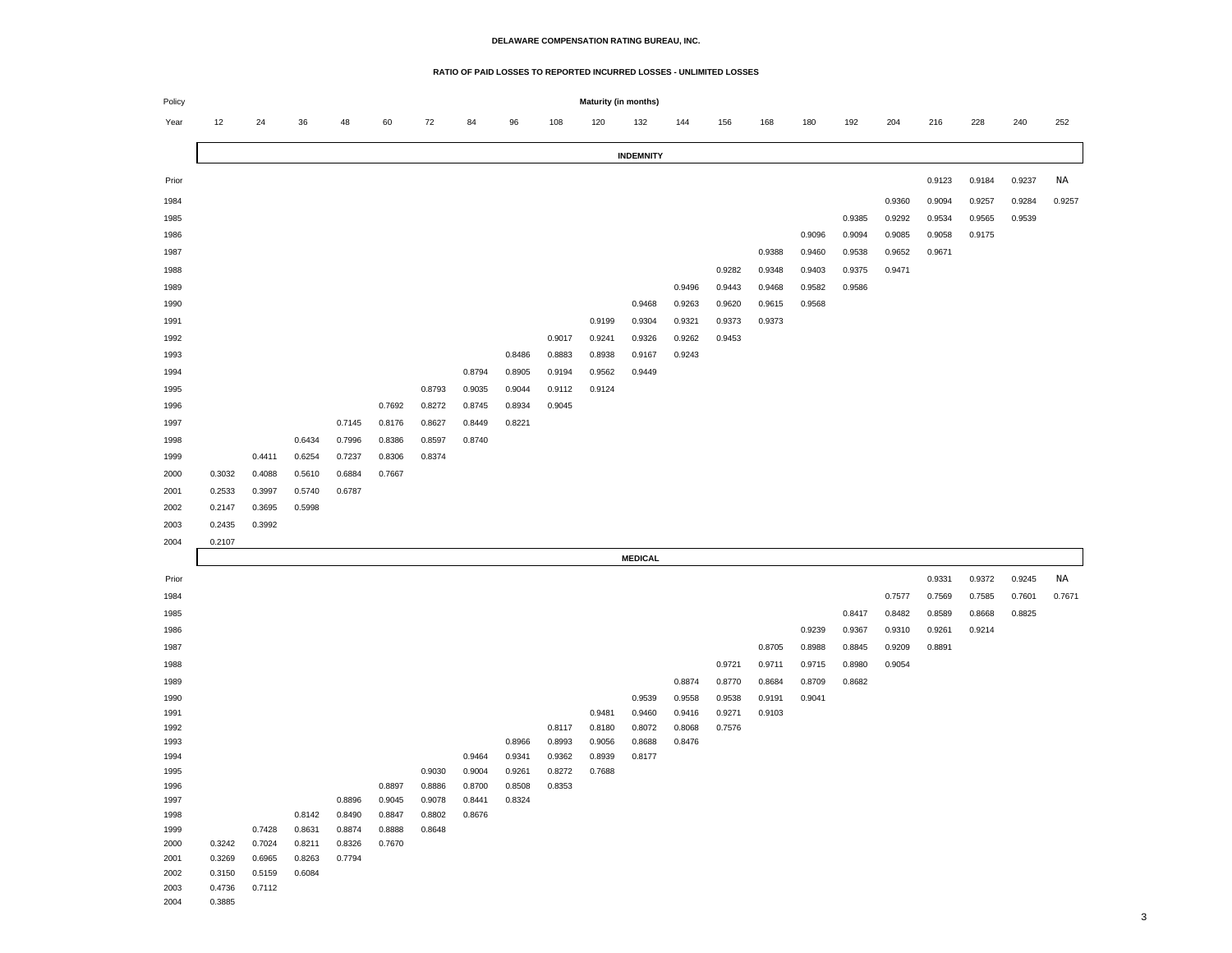### **RATIO OF PAID LOSSES TO REPORTED INCURRED LOSSES - LIMITED LOSSES**

| Policy       | Maturity (in months) |                  |                  |                  |                  |                  |        |        |        |                  |                  |                  |                  |                  |                  |        |        |        |        |        |        |
|--------------|----------------------|------------------|------------------|------------------|------------------|------------------|--------|--------|--------|------------------|------------------|------------------|------------------|------------------|------------------|--------|--------|--------|--------|--------|--------|
| Year         | 12                   | 24               | 36               | 48               | 60               | 72               | 84     | 96     | 108    | 120              | 132              | 144              | 156              | 168              | 180              | 192    | 204    | 216    | 228    | 240    | 252    |
|              |                      |                  |                  |                  |                  |                  |        |        |        |                  |                  |                  |                  |                  |                  |        |        |        |        |        |        |
|              | <b>INDEMNITY</b>     |                  |                  |                  |                  |                  |        |        |        |                  |                  |                  |                  |                  |                  |        |        |        |        |        |        |
|              |                      |                  |                  |                  |                  |                  |        |        |        |                  |                  |                  |                  |                  |                  |        |        |        |        |        |        |
| Prior        |                      |                  |                  |                  |                  |                  |        |        |        |                  |                  |                  |                  |                  |                  |        |        | 0.9276 | 0.9259 | 0.9422 | ΝA     |
| 1984         |                      |                  |                  |                  |                  |                  |        |        |        |                  |                  |                  |                  |                  |                  |        | 0.9600 | 0.9450 | 0.9662 | 0.9765 | 0.9709 |
|              |                      |                  |                  |                  |                  |                  |        |        |        |                  |                  |                  |                  |                  |                  |        |        |        |        |        |        |
| 1985         |                      |                  |                  |                  |                  |                  |        |        |        |                  |                  |                  |                  |                  |                  | 0.9905 | 0.9778 | 0.9931 | 0.9985 | 0.9815 |        |
| 1986         |                      |                  |                  |                  |                  |                  |        |        |        |                  |                  |                  |                  |                  | 0.9129           | 0.9155 | 0.9208 | 0.9220 | 0.9366 |        |        |
| 1987         |                      |                  |                  |                  |                  |                  |        |        |        |                  |                  |                  |                  | 0.9469           | 0.9542           | 0.9650 | 0.9727 | 0.9764 |        |        |        |
| 1988         |                      |                  |                  |                  |                  |                  |        |        |        |                  |                  |                  | 0.9320           | 0.9399           | 0.9468           | 0.9465 | 0.9576 |        |        |        |        |
| 1989         |                      |                  |                  |                  |                  |                  |        |        |        |                  |                  | 0.9589           | 0.9602           | 0.9679           | 0.9741           | 0.9756 |        |        |        |        |        |
| 1990         |                      |                  |                  |                  |                  |                  |        |        |        |                  | 0.9737           | 0.9530           | 0.9679           | 0.9619           | 0.9571           |        |        |        |        |        |        |
| 1991<br>1992 |                      |                  |                  |                  |                  |                  |        |        | 0.9309 | 0.9248<br>0.9440 | 0.9399<br>0.9564 | 0.9454<br>0.9570 | 0.9513<br>0.9742 | 0.9517           |                  |        |        |        |        |        |        |
| 1993         |                      |                  |                  |                  |                  |                  |        | 0.8831 | 0.9215 | 0.9183           | 0.9254           | 0.9334           |                  |                  |                  |        |        |        |        |        |        |
| 1994         |                      |                  |                  |                  |                  |                  | 0.8794 | 0.8905 | 0.9194 | 0.9562           | 0.9488           |                  |                  |                  |                  |        |        |        |        |        |        |
| 1995         |                      |                  |                  |                  |                  | 0.8989           | 0.9215 | 0.9211 | 0.9317 | 0.9369           |                  |                  |                  |                  |                  |        |        |        |        |        |        |
| 1996         |                      |                  |                  |                  | 0.7692           | 0.8272           | 0.8745 | 0.8934 | 0.9087 |                  |                  |                  |                  |                  |                  |        |        |        |        |        |        |
| 1997         |                      |                  |                  | 0.7215           | 0.8174           | 0.8626           | 0.8477 | 0.8256 |        |                  |                  |                  |                  |                  |                  |        |        |        |        |        |        |
| 1998         |                      |                  | 0.6439           | 0.8000           | 0.8405           | 0.8617           | 0.8764 |        |        |                  |                  |                  |                  |                  |                  |        |        |        |        |        |        |
| 1999         |                      | 0.4780           | 0.6665           | 0.7571           | 0.8283           | 0.8433           |        |        |        |                  |                  |                  |                  |                  |                  |        |        |        |        |        |        |
| 2000<br>2001 | 0.3175<br>0.2604     | 0.4088<br>0.3997 | 0.5610<br>0.5740 | 0.6901<br>0.6793 | 0.7672           |                  |        |        |        |                  |                  |                  |                  |                  |                  |        |        |        |        |        |        |
| 2002         | 0.2348               | 0.4065           | 0.6132           |                  |                  |                  |        |        |        |                  |                  |                  |                  |                  |                  |        |        |        |        |        |        |
| 2003         | 0.2597               | 0.4064           |                  |                  |                  |                  |        |        |        |                  |                  |                  |                  |                  |                  |        |        |        |        |        |        |
| 2004         | 0.2465               |                  |                  |                  |                  |                  |        |        |        |                  |                  |                  |                  |                  |                  |        |        |        |        |        |        |
|              |                      |                  |                  |                  |                  |                  |        |        |        |                  | <b>MEDICAL</b>   |                  |                  |                  |                  |        |        |        |        |        |        |
| Prior        |                      |                  |                  |                  |                  |                  |        |        |        |                  |                  |                  |                  |                  |                  |        |        | 0.9464 | 0.9504 | 0.9422 | ΝA     |
| 1984         |                      |                  |                  |                  |                  |                  |        |        |        |                  |                  |                  |                  |                  |                  |        | 0.9597 | 0.9626 | 0.9715 | 0.9647 | 0.9470 |
| 1985         |                      |                  |                  |                  |                  |                  |        |        |        |                  |                  |                  |                  |                  |                  | 0.9703 | 0.9700 | 0.9894 | 0.9936 | 0.9667 |        |
| 1986         |                      |                  |                  |                  |                  |                  |        |        |        |                  |                  |                  |                  |                  | 0.9524           | 0.9619 | 0.9610 | 0.9611 | 0.9652 |        |        |
| 1987         |                      |                  |                  |                  |                  |                  |        |        |        |                  |                  |                  |                  | 0.9363           | 0.9383           | 0.9316 | 0.9343 | 0.9308 |        |        |        |
| 1988         |                      |                  |                  |                  |                  |                  |        |        |        |                  |                  |                  | 0.9779           | 0.9792           | 0.9832           | 0.9708 | 0.9765 |        |        |        |        |
| 1989<br>1990 |                      |                  |                  |                  |                  |                  |        |        |        |                  | 0.9570           | 0.9628<br>0.9607 | 0.9586<br>0.9608 | 0.9585<br>0.9348 | 0.9522<br>0.9171 | 0.9318 |        |        |        |        |        |
| 1991         |                      |                  |                  |                  |                  |                  |        |        |        | 0.9496           | 0.9504           | 0.9474           | 0.9420           | 0.9245           |                  |        |        |        |        |        |        |
| 1992         |                      |                  |                  |                  |                  |                  |        |        | 0.9582 | 0.9540           | 0.9622           | 0.9478           | 0.9493           |                  |                  |        |        |        |        |        |        |
| 1993         |                      |                  |                  |                  |                  |                  |        | 0.9406 | 0.9442 | 0.9409           | 0.9001           | 0.9129           |                  |                  |                  |        |        |        |        |        |        |
| 1994         |                      |                  |                  |                  |                  |                  | 0.9464 | 0.9341 | 0.9384 | 0.9257           | 0.8596           |                  |                  |                  |                  |        |        |        |        |        |        |
| 1995         |                      |                  |                  |                  |                  | 0.9274           | 0.9224 | 0.9379 | 0.9010 | 0.8768           |                  |                  |                  |                  |                  |        |        |        |        |        |        |
| 1996         |                      |                  |                  |                  | 0.8897           | 0.8886           | 0.8700 | 0.8508 | 0.8476 |                  |                  |                  |                  |                  |                  |        |        |        |        |        |        |
| 1997         |                      |                  |                  | 0.8987           | 0.9016           | 0.9050           | 0.8462 | 0.8343 |        |                  |                  |                  |                  |                  |                  |        |        |        |        |        |        |
| 1998<br>1999 |                      | 0.7380           | 0.8158<br>0.8615 | 0.8508<br>0.8939 | 0.8879<br>0.8978 | 0.8833<br>0.8673 | 0.8713 |        |        |                  |                  |                  |                  |                  |                  |        |        |        |        |        |        |
| 2000         | 0.3888               | 0.7024           | 0.8211           | 0.8368           | 0.7798           |                  |        |        |        |                  |                  |                  |                  |                  |                  |        |        |        |        |        |        |
| 2001         | 0.4028               | 0.6965           | 0.8263           | 0.7811           |                  |                  |        |        |        |                  |                  |                  |                  |                  |                  |        |        |        |        |        |        |
| 2002         | 0.3574               | 0.6653           | 0.7824           |                  |                  |                  |        |        |        |                  |                  |                  |                  |                  |                  |        |        |        |        |        |        |
| 2003         | 0.4640               | 0.7107           |                  |                  |                  |                  |        |        |        |                  |                  |                  |                  |                  |                  |        |        |        |        |        |        |
| 2004         | 0.4301               |                  |                  |                  |                  |                  |        |        |        |                  |                  |                  |                  |                  |                  |        |        |        |        |        |        |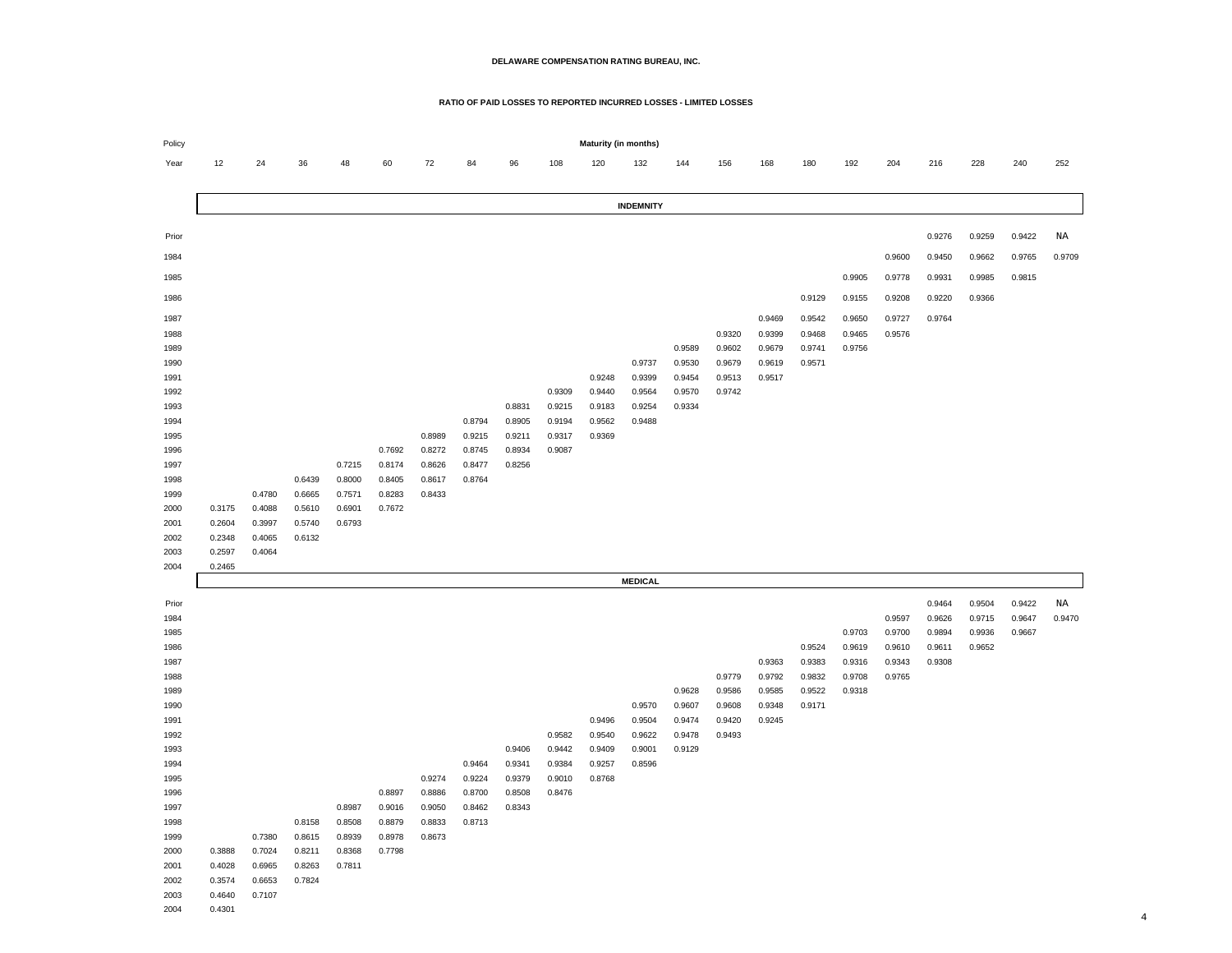#### **RATIOS OF REPORTED PAID LOSSES TO PROJECTED ULTIMATE INCURRED LOSSES - UNLIMITED LOSSES**

|        | INDEMNITY - AVERAGE OF INCURRED AND PAID TO 20th |        |        |        |        |        |        |        |        |                                                |        |        |        |        |        |        |        |        |        |
|--------|--------------------------------------------------|--------|--------|--------|--------|--------|--------|--------|--------|------------------------------------------------|--------|--------|--------|--------|--------|--------|--------|--------|--------|
| Policy | <b>Maturity (in months)</b>                      |        |        |        |        |        |        |        |        |                                                |        |        |        |        |        |        |        |        |        |
| Year   | 12                                               | 24     | 36     | 48     | 60     | 72     | 84     | 96     | 108    | 120                                            | 132    | 144    | 156    | 168    | 180    | 192    | 204    | 216    | 228    |
| 1986   |                                                  |        |        |        |        |        |        |        |        |                                                |        |        |        |        | 0.8819 | 0.8903 | 0.8988 | 0.9051 | 0.9166 |
| 1987   |                                                  |        |        |        |        |        |        |        |        |                                                |        |        |        | 0.9072 | 0.9124 | 0.9183 | 0.9288 | 0.9362 |        |
| 1988   |                                                  |        |        |        |        |        |        |        |        |                                                |        |        | 0.8855 | 0.8937 | 0.9083 | 0.9128 | 0.9207 |        |        |
| 1989   |                                                  |        |        |        |        |        |        |        |        |                                                |        | 0.8817 | 0.8949 | 0.9090 | 0.9137 | 0.9197 |        |        |        |
| 1990   |                                                  |        |        |        |        |        |        |        |        |                                                | 0.8772 | 0.8837 | 0.8879 | 0.9041 | 0.9118 |        |        |        |        |
| 1991   |                                                  |        |        |        |        |        |        |        |        | 0.8462                                         | 0.8593 | 0.8693 | 0.8891 | 0.8946 |        |        |        |        |        |
| 1992   |                                                  |        |        |        |        |        |        |        | 0.8250 | 0.8461                                         | 0.8568 | 0.8632 | 0.8893 |        |        |        |        |        |        |
| 1993   |                                                  |        |        |        |        |        |        | 0.7740 | 0.8070 | 0.8219                                         | 0.8484 | 0.8690 |        |        |        |        |        |        |        |
| 1994   |                                                  |        |        |        |        |        | 0.7882 | 0.8063 | 0.8332 | 0.8583                                         | 0.8667 |        |        |        |        |        |        |        |        |
| 1995   |                                                  |        |        |        |        | 0.7524 | 0.7796 | 0.8059 | 0.8240 | 0.8381                                         |        |        |        |        |        |        |        |        |        |
| 1996   |                                                  |        |        |        | 0.6522 | 0.7102 | 0.7719 | 0.7960 | 0.8179 |                                                |        |        |        |        |        |        |        |        |        |
| 1997   |                                                  |        |        | 0.5296 | 0.6162 | 0.6587 | 0.7208 | 0.7604 |        |                                                |        |        |        |        |        |        |        |        |        |
| 1998   |                                                  |        | 0.4272 | 0.5804 | 0.6533 | 0.7204 | 0.7592 |        |        |                                                |        |        |        |        |        |        |        |        |        |
| 1999   |                                                  | 0.2159 | 0.3884 | 0.5529 | 0.6501 | 0.7114 |        |        |        |                                                |        |        |        |        |        |        |        |        |        |
| 2000   | 0.0459                                           | 0.1920 | 0.3727 | 0.5120 | 0.6372 |        |        |        |        |                                                |        |        |        |        |        |        |        |        |        |
| 2001   | 0.0407                                           | 0.1845 | 0.3774 | 0.5347 |        |        |        |        |        |                                                |        |        |        |        |        |        |        |        |        |
| 2002   | 0.0390                                           | 0.1919 | 0.3951 |        |        |        |        |        |        |                                                |        |        |        |        |        |        |        |        |        |
| 2003   | 0.0450                                           | 0.1979 |        |        |        |        |        |        |        |                                                |        |        |        |        |        |        |        |        |        |
|        |                                                  |        |        |        |        |        |        |        |        |                                                |        |        |        |        |        |        |        |        |        |
|        |                                                  |        |        |        |        |        |        |        |        | MEDICAL - AVERAGE OF INCURRED AND PAID TO 20th |        |        |        |        |        |        |        |        |        |

|                                | <b>MEDICAL - AVERAGE OF INCURRED AND PAID TO 20th</b> |        |        |        |        |        |        |        |        |        |        |        |        |        |        |        |        |        |        |
|--------------------------------|-------------------------------------------------------|--------|--------|--------|--------|--------|--------|--------|--------|--------|--------|--------|--------|--------|--------|--------|--------|--------|--------|
| Policy<br>Maturity (in months) |                                                       |        |        |        |        |        |        |        |        |        |        |        |        |        |        |        |        |        |        |
| Year                           | 12                                                    | 24     | 36     | 48     | 60     | 72     | 84     | 96     | 108    | 120    | 132    | 144    | 156    | 168    | 180    | 192    | 204    | 216    | 228    |
|                                |                                                       |        |        |        |        |        |        |        |        |        |        |        |        |        |        |        |        |        |        |
| 1986                           |                                                       |        |        |        |        |        |        |        |        |        |        |        |        |        | 0.7068 | 0.7140 | 0.7226 | 0.7353 | 0.7501 |
| 1987                           |                                                       |        |        |        |        |        |        |        |        |        |        |        |        | 0.6835 | 0.6939 | 0.7038 | 0.7195 | 0.7277 |        |
| 1988                           |                                                       |        |        |        |        |        |        |        |        |        |        |        | 0.6846 | 0.6916 | 0.7022 | 0.7168 | 0.7239 |        |        |
| 1989                           |                                                       |        |        |        |        |        |        |        |        |        |        | 0.6490 | 0.6584 | 0.6722 | 0.6837 | 0.6977 |        |        |        |
| 1990                           |                                                       |        |        |        |        |        |        |        |        |        | 0.6692 | 0.6752 | 0.6827 | 0.6880 | 0.6993 |        |        |        |        |
| 1991                           |                                                       |        |        |        |        |        |        |        |        | 0.6562 | 0.6625 | 0.6730 | 0.6796 | 0.6880 |        |        |        |        |        |
| 1992                           |                                                       |        |        |        |        |        |        |        | 0.5427 | 0.5577 | 0.5749 | 0.5936 | 0.6116 |        |        |        |        |        |        |
| 1993                           |                                                       |        |        |        |        |        |        | 0.5939 | 0.6060 | 0.6107 | 0.6214 | 0.6335 |        |        |        |        |        |        |        |
| 1994                           |                                                       |        |        |        |        |        | 0.5484 | 0.5642 | 0.5838 | 0.5941 | 0.6050 |        |        |        |        |        |        |        |        |
| 1995                           |                                                       |        |        |        |        | 0.5054 | 0.5194 | 0.5346 | 0.5569 | 0.5677 |        |        |        |        |        |        |        |        |        |
| 1996                           |                                                       |        |        |        | 0.5060 | 0.5262 | 0.5484 | 0.5641 | 0.5743 |        |        |        |        |        |        |        |        |        |        |
| 1997                           |                                                       |        |        | 0.4511 | 0.4761 | 0.5032 | 0.5297 | 0.5521 |        |        |        |        |        |        |        |        |        |        |        |
| 1998                           |                                                       |        | 0.4214 | 0.4613 | 0.4905 | 0.5163 | 0.5409 |        |        |        |        |        |        |        |        |        |        |        |        |
| 1999                           |                                                       | 0.3016 | 0.4046 | 0.4595 | 0.4930 | 0.5137 |        |        |        |        |        |        |        |        |        |        |        |        |        |
| 2000                           | 0.0508                                                | 0.2468 | 0.3521 | 0.4122 | 0.4519 |        |        |        |        |        |        |        |        |        |        |        |        |        |        |
| 2001                           | 0.0668                                                | 0.2677 | 0.3702 | 0.4217 |        |        |        |        |        |        |        |        |        |        |        |        |        |        |        |
| 2002                           | 0.0541                                                | 0.2365 | 0.3233 |        |        |        |        |        |        |        |        |        |        |        |        |        |        |        |        |
| 2003                           | 0.0829                                                | 0.2824 |        |        |        |        |        |        |        |        |        |        |        |        |        |        |        |        | 5      |
|                                |                                                       |        |        |        |        |        |        |        |        |        |        |        |        |        |        |        |        |        |        |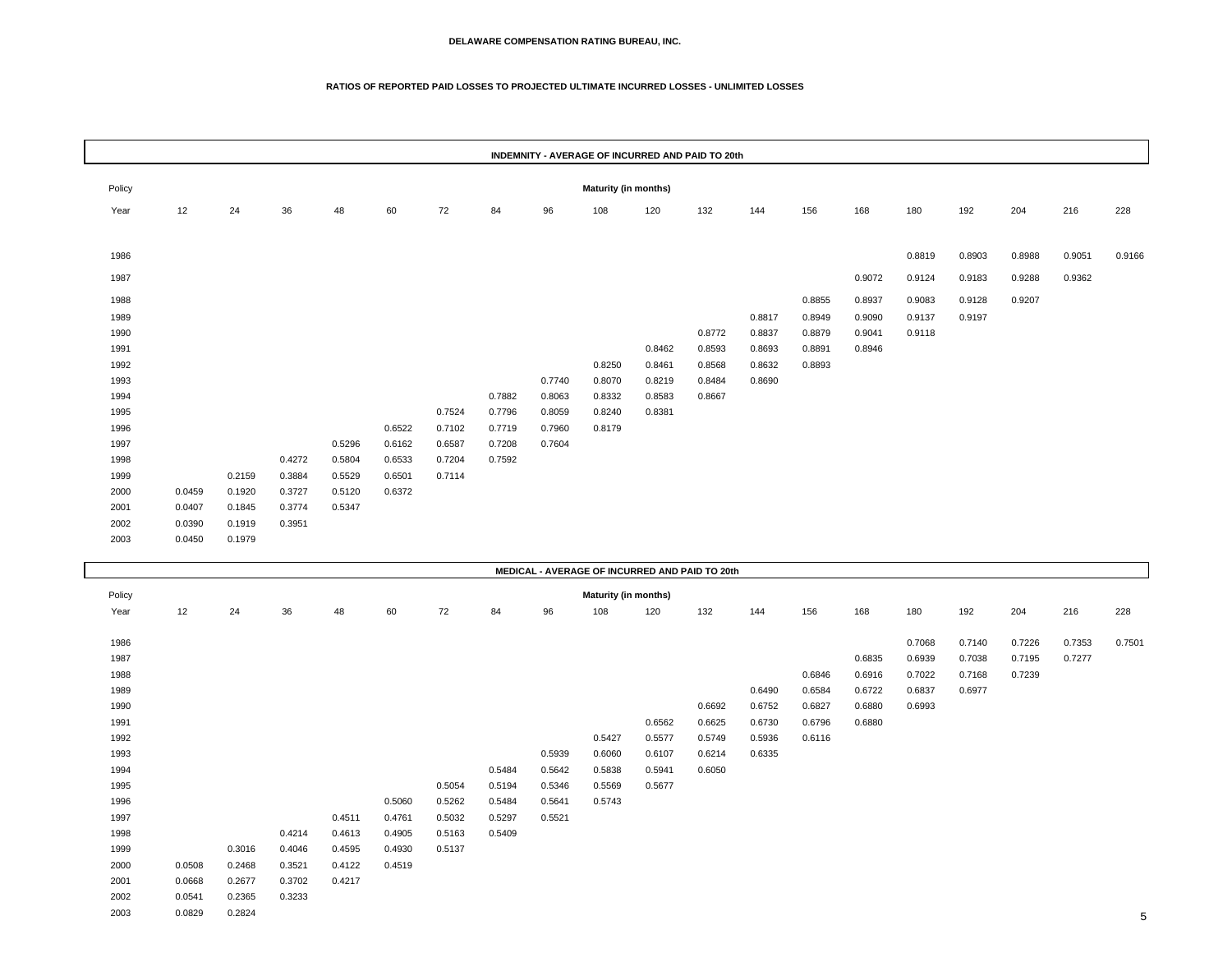### **RATIOS OF REPORTED PAID LOSSES TO PROJECTED ULTIMATE INCURRED LOSSES - LIMITED LOSSES**

|              |        |        |        |                  |                  |                  |                  |                  |                             |        | INDEMNITY - AVERAGE OF INCURRED AND PAID TO 20th |        |        |        |        |        |        |        |        |
|--------------|--------|--------|--------|------------------|------------------|------------------|------------------|------------------|-----------------------------|--------|--------------------------------------------------|--------|--------|--------|--------|--------|--------|--------|--------|
| Policy       |        |        |        |                  |                  |                  |                  |                  | Maturity (in months)        |        |                                                  |        |        |        |        |        |        |        |        |
| Year         | 12     | 24     | 36     | 48               | 60               | 72               | 84               | 96               | 108                         | 120    | 132                                              | 144    | 156    | 168    | 180    | 192    | 204    | 216    | 228    |
|              |        |        |        |                  |                  |                  |                  |                  |                             |        |                                                  |        |        |        |        |        |        |        |        |
| 1986         |        |        |        |                  |                  |                  |                  |                  |                             |        |                                                  |        |        |        | 0.9117 | 0.9194 | 0.9271 | 0.9314 | 0.9405 |
| 1987         |        |        |        |                  |                  |                  |                  |                  |                             |        |                                                  |        |        | 0.9289 | 0.9337 | 0.9391 | 0.9493 | 0.9569 |        |
|              |        |        |        |                  |                  |                  |                  |                  |                             |        |                                                  |        |        |        |        |        |        |        |        |
| 1988         |        |        |        |                  |                  |                  |                  |                  |                             |        |                                                  |        | 0.9088 | 0.9164 | 0.9313 | 0.9356 | 0.9431 |        |        |
| 1989         |        |        |        |                  |                  |                  |                  |                  |                             |        |                                                  | 0.9135 | 0.9261 | 0.9394 | 0.9425 | 0.9469 |        |        |        |
| 1990         |        |        |        |                  |                  |                  |                  |                  |                             |        | 0.8986                                           | 0.9051 | 0.9091 | 0.9256 | 0.9328 |        |        |        |        |
| 1991         |        |        |        |                  |                  |                  |                  |                  |                             | 0.8743 | 0.8878                                           | 0.8982 | 0.9182 | 0.9239 |        |        |        |        |        |
| 1992         |        |        |        |                  |                  |                  |                  |                  | 0.8767                      | 0.8937 | 0.9022                                           | 0.9046 | 0.9277 |        |        |        |        |        |        |
| 1993         |        |        |        |                  |                  |                  |                  | 0.8118           | 0.8443                      | 0.8572 | 0.8793                                           | 0.9004 |        |        |        |        |        |        |        |
| 1994         |        |        |        |                  |                  |                  | 0.8178           | 0.8365           | 0.8645                      | 0.8906 | 0.8985                                           |        |        |        |        |        |        |        |        |
| 1995         |        |        |        |                  |                  | 0.8026           | 0.8279           | 0.8527           | 0.8685                      | 0.8815 |                                                  |        |        |        |        |        |        |        |        |
| 1996<br>1997 |        |        |        | 0.5539           | 0.6808<br>0.6447 | 0.7413<br>0.6892 | 0.8058<br>0.7543 | 0.8310<br>0.7957 | 0.8538                      |        |                                                  |        |        |        |        |        |        |        |        |
| 1998         |        |        | 0.4474 | 0.6079           | 0.6843           | 0.7546           | 0.7951           |                  |                             |        |                                                  |        |        |        |        |        |        |        |        |
| 1999         |        | 0.2293 | 0.4124 | 0.5777           | 0.6808           | 0.7459           |                  |                  |                             |        |                                                  |        |        |        |        |        |        |        |        |
| 2000         | 0.0478 | 0.1997 | 0.3875 | 0.5324           | 0.6627           |                  |                  |                  |                             |        |                                                  |        |        |        |        |        |        |        |        |
| 2001         | 0.0420 | 0.1903 | 0.3891 | 0.5515           |                  |                  |                  |                  |                             |        |                                                  |        |        |        |        |        |        |        |        |
| 2002         | 0.0430 | 0.2112 | 0.4143 |                  |                  |                  |                  |                  |                             |        |                                                  |        |        |        |        |        |        |        |        |
| 2003         | 0.0471 | 0.2071 |        |                  |                  |                  |                  |                  |                             |        |                                                  |        |        |        |        |        |        |        |        |
|              |        |        |        |                  |                  |                  |                  |                  |                             |        |                                                  |        |        |        |        |        |        |        |        |
|              |        |        |        |                  |                  |                  |                  |                  |                             |        | MEDICAL - AVERAGE OF INCURRED AND PAID TO 20th   |        |        |        |        |        |        |        |        |
| Policy       |        |        |        |                  |                  |                  |                  |                  | <b>Maturity (in months)</b> |        |                                                  |        |        |        |        |        |        |        |        |
| Year         | 12     | 24     | 36     | 48               | 60               | 72               | 84               | 96               | 108                         | 120    | 132                                              | 144    | 156    | 168    | 180    | 192    | 204    | 216    | 228    |
|              |        |        |        |                  |                  |                  |                  |                  |                             |        |                                                  |        |        |        |        |        |        |        |        |
| 1986         |        |        |        |                  |                  |                  |                  |                  |                             |        |                                                  |        |        |        | 0.8257 | 0.8326 | 0.8411 | 0.8513 | 0.8581 |
| 1987         |        |        |        |                  |                  |                  |                  |                  |                             |        |                                                  |        |        | 0.7953 | 0.8038 | 0.8106 | 0.8261 | 0.8361 |        |
| 1988         |        |        |        |                  |                  |                  |                  |                  |                             |        |                                                  |        | 0.8059 | 0.8133 | 0.8252 | 0.8419 | 0.8486 |        |        |
| 1989         |        |        |        |                  |                  |                  |                  |                  |                             |        |                                                  | 0.7801 | 0.7870 | 0.8000 | 0.8097 | 0.8206 |        |        |        |
| 1990         |        |        |        |                  |                  |                  |                  |                  |                             |        | 0.7716                                           | 0.7784 | 0.7866 | 0.7925 | 0.8047 |        |        |        |        |
| 1991         |        |        |        |                  |                  |                  |                  |                  |                             | 0.7611 | 0.7685                                           | 0.7807 | 0.7878 | 0.7975 |        |        |        |        |        |
| 1992         |        |        |        |                  |                  |                  |                  |                  | 0.7324                      | 0.7477 | 0.7656                                           | 0.7818 | 0.7965 |        |        |        |        |        |        |
| 1993         |        |        |        |                  |                  |                  |                  | 0.7271           | 0.7398                      | 0.7432 | 0.7534                                           | 0.7678 |        |        |        |        |        |        |        |
| 1994         |        |        |        |                  |                  |                  | 0.6630           | 0.6821           | 0.7058                      | 0.7183 | 0.7300                                           |        |        |        |        |        |        |        |        |
| 1995         |        |        |        |                  |                  | 0.6549           | 0.6700           | 0.6860           | 0.7100                      | 0.7213 |                                                  |        |        |        |        |        |        |        |        |
| 1996<br>1997 |        |        |        |                  | 0.6080           | 0.6322           | 0.6589           | 0.6778           | 0.6900                      |        |                                                  |        |        |        |        |        |        |        |        |
| 1998         |        |        | 0.5090 | 0.5381<br>0.5571 | 0.5690<br>0.5925 | 0.6024<br>0.6236 | 0.6351<br>0.6533 | 0.6628           |                             |        |                                                  |        |        |        |        |        |        |        |        |
| 1999         |        | 0.3680 | 0.4962 | 0.5518           | 0.5946           | 0.6219           |                  |                  |                             |        |                                                  |        |        |        |        |        |        |        |        |
| 2000         | 0.0621 | 0.3015 | 0.4302 | 0.5036           | 0.5522           |                  |                  |                  |                             |        |                                                  |        |        |        |        |        |        |        |        |
| 2001         | 0.0809 | 0.3245 | 0.4487 | 0.5111           |                  |                  |                  |                  |                             |        |                                                  |        |        |        |        |        |        |        |        |
| 2002         | 0.0798 | 0.3485 | 0.4569 |                  |                  |                  |                  |                  |                             |        |                                                  |        |        |        |        |        |        |        |        |
| 2003         | 0.0976 | 0.3462 |        |                  |                  |                  |                  |                  |                             |        |                                                  |        |        |        |        |        |        |        |        |
|              |        |        |        |                  |                  |                  |                  |                  |                             |        |                                                  |        |        |        |        |        |        |        |        |

е последници по селото на 1992 година, се од 1993 година, се од 1993 година, селото 1993 година, селото 1993 г<br>Селото 1993 година од 1993 година, селото 1993 година, селото 1993 година, селото 1993 година, селото 1993 год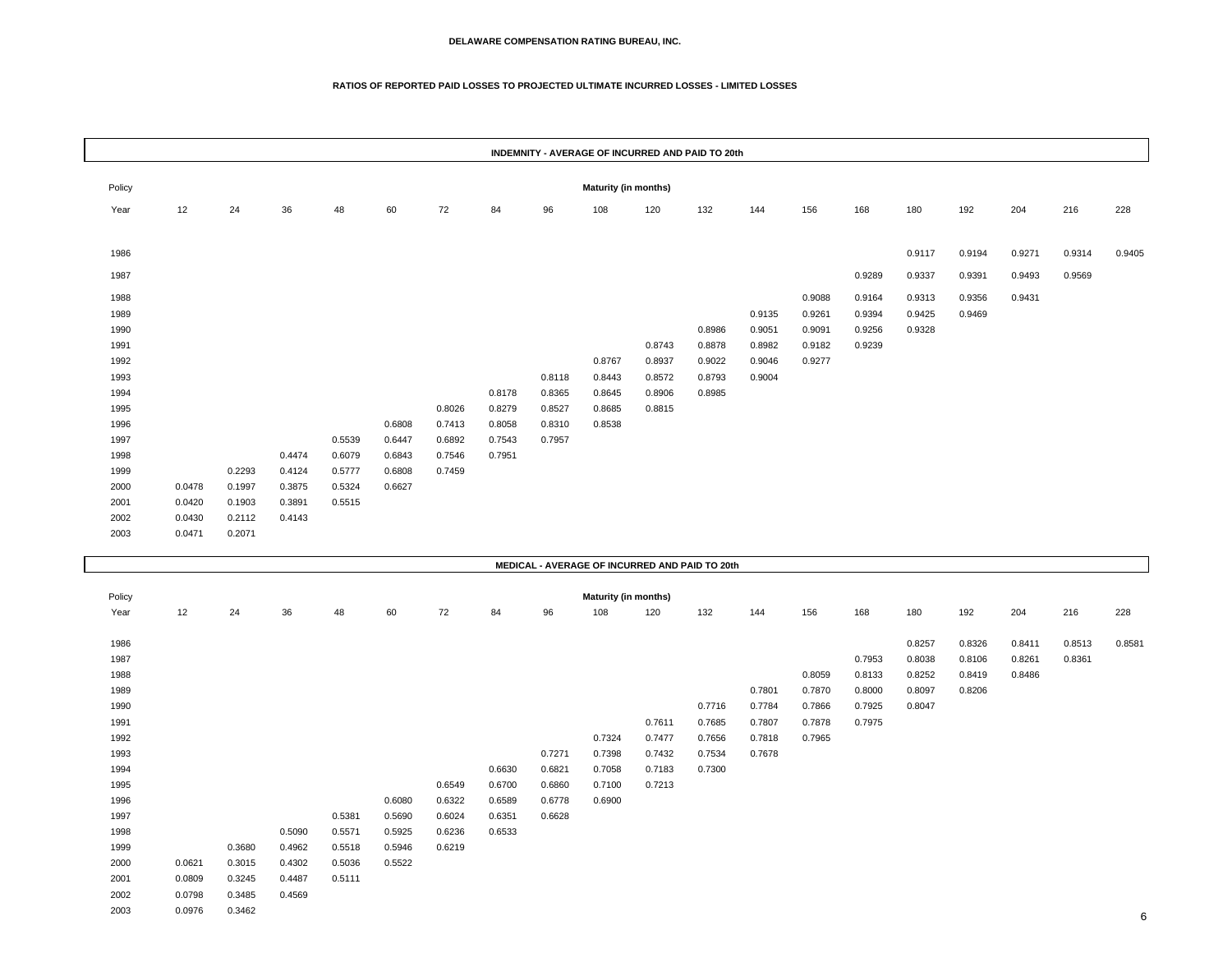## **AVERAGE CLOSED, OPEN & INCURRED INDEMNITY CLAIMS**

| <b>POLICY</b> | <b>AVERAGE</b>      | %             | <b>AVERAGE</b>       | %             | <b>AVERAGE</b>      | %             |
|---------------|---------------------|---------------|----------------------|---------------|---------------------|---------------|
| <b>YEAR</b>   | <b>CLOSED</b>       | <b>CHANGE</b> | <b>OPEN</b>          | <b>CHANGE</b> | <b>INCURRED</b>     | <b>CHANGE</b> |
|               |                     |               |                      |               |                     |               |
| ************* | ******************  | ************* | <b>FIRST REPORT</b>  | ************* | ******************* | ************* |
| 95            | 1,283               |               | 15,792               |               | 6,247               |               |
| 96            | 1,460               | 13.80%        | 16,710               | 5.81%         | 6,759               | 8.20%         |
| 97            | 1,510               | 3.42%         | 15,928               | $-4.68%$      | 6,265               | $-7.31%$      |
| 98            | 1,603               | 6.16%         | 16,722               | 4.98%         | 6,832               | 9.05%         |
| 99            | 1,795               | 11.98%        | 16,102               | $-3.71%$      | 7,386               | 8.11%         |
| 00            | 1,905               | 6.13%         | 19,401               | 20.49%        | 8,640               | 16.98%        |
| 01            | 2,169               | 13.86%        | 21,956               | 13.17%        | 10,170              | 17.71%        |
| 02            | 2,369               | 9.22%         | 22,475               | 2.36%         | 9,956               | $-2.10%$      |
| ************* | ******************* | ************* | <b>SECOND REPORT</b> | ************* | ******************* | ************* |
| 94            | 2,299               |               | 30,332               |               | 7,774               |               |
| 95            | 2,665               | 15.92%        | 30,015               | $-1.05%$      | 8,077               | 3.90%         |
| 96            | 3,065               | 15.01%        | 32,587               | 8.57%         | 8,796               | 8.90%         |
| 97            | 2,957               | $-3.52%$      | 32,434               | $-0.47%$      | 8,382               | $-4.71%$      |
| 98            | 3,168               | 7.14%         | 30,742               | $-5.22%$      | 8,331               | $-0.61%$      |
| 99            | 3,540               | 11.74%        | 33,076               | 7.59%         | 9,847               | 18.20%        |
| 00            | 3,808               | 7.57%         | 40,654               | 22.91%        | 12,174              | 23.63%        |
| 01            | 4,676               | 22.79%        | 42,294               | 4.03%         | 13,678              | 12.35%        |
|               |                     |               |                      |               |                     |               |
| ************* | ******************* | ************* | <b>THIRD REPORT</b>  | ************* | ******************* | ************* |
| 93            | 3,831               |               | 46,153               |               | 9,409               |               |
| 94            | 4,032               | 5.25%         | 41,422               | $-10.25%$     | 8,210               | $-12.74%$     |
| 95            | 4,384               | 8.73%         | 47,175               | 13.89%        | 9,545               | 16.26%        |
| 96            | 4,526               | 3.24%         | 47,677               | 1.06%         | 9,829               | 2.98%         |
| 97            | 4,594               | 1.50%         | 47,218               | $-0.96%$      | 9,640               | $-1.92%$      |
| 98            | 4,504               | $-1.96%$      | 46,890               | $-0.69%$      | 9,526               | $-1.18%$      |
| 99            | 5,162               | 14.61%        | 53,996               | 15.15%        | 11,596              | 21.73%        |
| 00            | 5,731               | 11.02%        | 62,892               | 16.48%        | 14,341              | 23.67%        |
| ************* | ******************* | ************* | <b>FOURTH REPORT</b> | ************* | ******************* | ************* |
| 92            | 4,468               |               | 60,613               |               | 8,865               |               |
| 93            | 5,197               | 16.32%        | 60,193               | $-0.69%$      | 9,966               | 12.42%        |
| 94            | 4,791               | -7.81%        | 58,451               | $-2.89%$      | 8,710               | $-12.60%$     |
| 95            | 5,330               | 11.25%        | 64,759               | 10.79%        | 10,001              | 14.82%        |
| 96            | 5,679               | 6.55%         | 59,056               | $-8.81%$      | 10,428              | 4.27%         |
| 97            | 5,947               | 4.72%         | 57,757               | $-2.20%$      | 9,909               | $-4.98%$      |
| 98            | 5,496               | $-7.58%$      | 62,829               | 8.78%         | 10,446              | 5.42%         |
| 99            | 7,074               | 28.71%        | 71,928               | 14.48%        | 12,621              | 20.82%        |
| **********    |                     | ************* | <b>FIFTH REPORT</b>  | ************* | *****************   | ************* |
| 91            | 5,263               |               | 73,689               |               | 9,208               |               |
| 92            | 5,074               | $-3.59%$      | 79,457               | 7.83%         | 8,921               | $-3.12%$      |
| 93            | 5,899               | 16.26%        | 77,324               | $-2.68%$      | 10,325              | 15.74%        |
| 94            | 5,660               | $-4.05%$      | 67,335               | $-12.92%$     | 8,981               | $-13.02%$     |
| 95            | 6,077               | 7.37%         | 84,575               | 25.60%        | 10,316              | 14.86%        |
| 96            | 6,420               | 5.64%         | 69,135               | $-18.26%$     | 10,717              | 3.89%         |
| 97            | 6,679               | 4.03%         | 66,916               | $-3.21%$      | 10,236              | $-4.49%$      |
| 98            | 6,238               | $-6.60%$      | 77,423               | 15.70%        | 11,050              | 7.95%         |